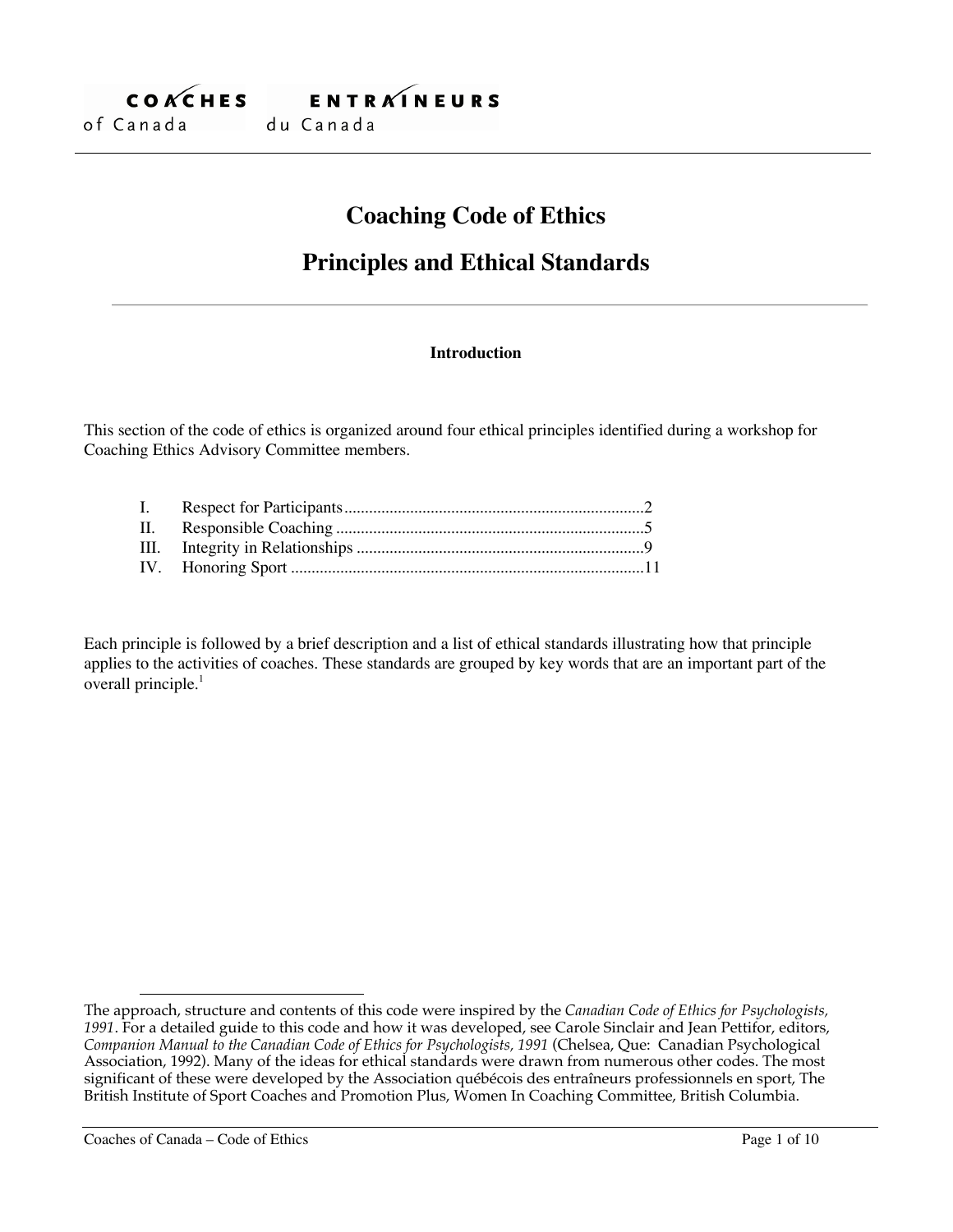# **I. Respect for Participants**

The principle of *respect*<sup>2</sup> for participants<sup>3</sup> challenges coaches to act in a manner respectful of the dignity<sup>4</sup> of all participants in sport. Fundamental to this principle is the basic assumption that each person has value and is worthy of respect.

Acting with *respect for participants* means that coaches

- i. Do not make some participants more or less worthy<sup>5</sup> as persons than others on the basis of gender, race, place of origin, athletic potential, colour, sexual orientation, religion, political beliefs, socioeconomic status, marital status, age or any other conditions;<sup>6</sup>
- ii. Have a responsibility to respect and promote the rights of all participants. This is accomplished by establishing and following procedures for confidentiality (right to privacy); informed participation and shared decision-making (right to selfdetermination – athletes' rights); and fair and reasonable treatment (right to procedural fairness). Coaches have a special responsibility to respect and promote the rights of participants who are in vulnerable or dependent positions and less able to protect their own rights;
- iii. Interact with others in a manner that enables all participants in sport to maintain their dignity; and
- iv. Build mutual support among fellow coaches, officials, athletes and their family members.

In being faithful to the principle of *respect for participants*, coaches would adhere to the following ethical standards:

| <b>Key Words</b> |     | <b>Ethical Standards</b>                                                                                                                                                            |
|------------------|-----|-------------------------------------------------------------------------------------------------------------------------------------------------------------------------------------|
| Respect          | 1.1 | Treat all participants in sport with respect at all times.                                                                                                                          |
|                  | 1.2 | Provide feedback to athletes and other participants in a caring<br>manner that is sensitive to their needs, e.g., focus criticism on the<br>performance rather than on the athlete. |
|                  | 1.3 | Respect the areas of expertise, experience and insights of others in<br>sport by considering carefully their opinions.                                                              |
|                  | 1.4 | Do not engage publicly (e.g., statements, conversations, jokes,<br>presentations, media reports) in demeaning descriptions of others<br>in sport.                                   |
|                  | 1.5 | Be discreet <sup><math>7</math></sup> in non-public conversations about athletes, coaches or<br>other participants in sport.                                                        |

 $\overline{a}$ Respect: consideration of the dignity of others; courteous regard.

Participants: those taking part in sport, e.g., athletes and their family members, coaches, officials, volunteers, administrators.

Dignity: self-respect; self-worth.

Condition: a provision or stipulation called for as a requirement for participation or competition; a prerequisite; anything that modifies or restricts the nature of participation.

Worthy: having worth, value or merit; deserving praise; valuable; noble; estimable; virtuous; legitimate.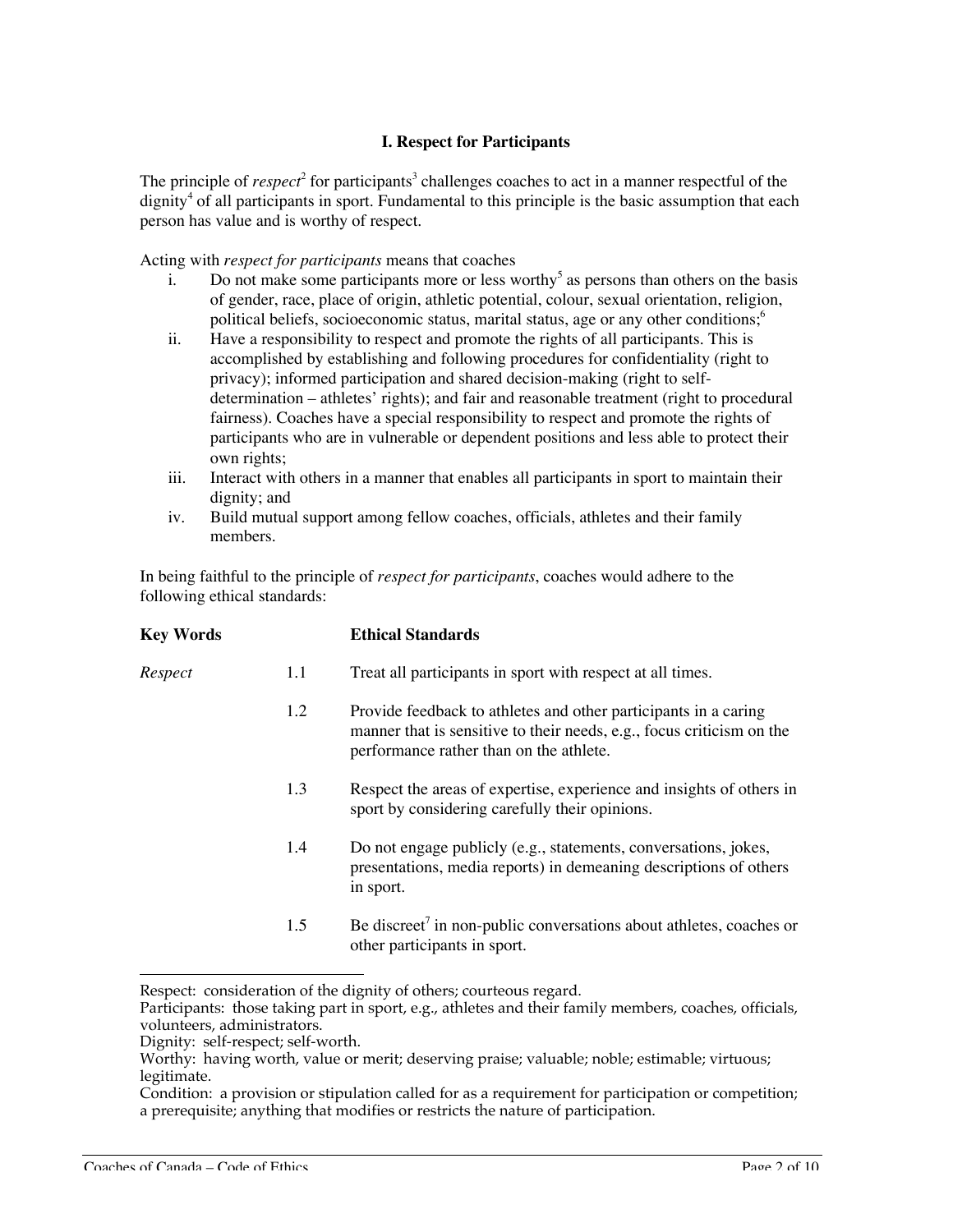| Rights                           | 1.6  | Recognize athletes' right to consult with other coaches and<br>advisors.                                                                                                                                                                                           |
|----------------------------------|------|--------------------------------------------------------------------------------------------------------------------------------------------------------------------------------------------------------------------------------------------------------------------|
|                                  | 1.7  | Respect athletes as autonomous individuals and refrain from<br>intervening inappropriately in personal affairs that are outside the<br>generally accepted jurisdiction of a coach.                                                                                 |
| Equity                           | 1.8  | Treat all participants equitably within the context of their sporting<br>activities, regardless of gender, race, place of origin, athletic<br>potential, colour, sexual orientation, religion, political beliefs,<br>socioeconomic status and any other condition. |
|                                  | 1.9  | Use language that conveys respect for the dignity of others (e.g.,<br>gender-neutral terms) in written and verbal communications.                                                                                                                                  |
|                                  | 1.10 | Do not practice, condone, ignore, facilitate or collaborate with any<br>form of unjust discrimination in sport.                                                                                                                                                    |
|                                  | 1.11 | Act to prevent or correct practices that are unjustly discriminatory.                                                                                                                                                                                              |
| Empowerment <sup>8</sup>         | 1.12 | Encourage and facilitate participants' abilities to be<br>responsible for their own behaviour, performance and<br>decisions.                                                                                                                                       |
|                                  | 1.13 | Respect as much as possible the opinions and wishes of<br>participants when making decisions that affect them.                                                                                                                                                     |
|                                  | 1.14 | Give athletes the opportunity to discuss, contribute to and agree<br>with proposals for training and for performance standards.                                                                                                                                    |
| <b>Informed</b><br>participation | 1.15 | Provide athletes with the information necessary for them to be<br>meaningfully involved in the decisions that affect them.                                                                                                                                         |
|                                  | 1.16 | Communicate and cooperate with family <sup>9</sup> members, involving<br>them in appropriate decisions pertaining to an athlete's<br>development.                                                                                                                  |
|                                  | 1.17 | Clarify the nature of coaching services to participants, i.e., athletes,<br>parents, family members or significant others.                                                                                                                                         |
| Confidentiality                  | 1.18 | Determine, in consultation with athletes and others, what<br>information is confidential.                                                                                                                                                                          |
|                                  | 1.19 | Keep confidential any information about athletes or others gained<br>through coaching activities and believed to be considered<br>confidential by those persons.                                                                                                   |

 $\overline{a}$ Discreet: prudent; cautious; wary; careful about what one says or does.

Empowerment: the act of enabling or state of being enabled.

Family: those persons who are identified by an athlete as providing familial support, whether or not they are biologically related.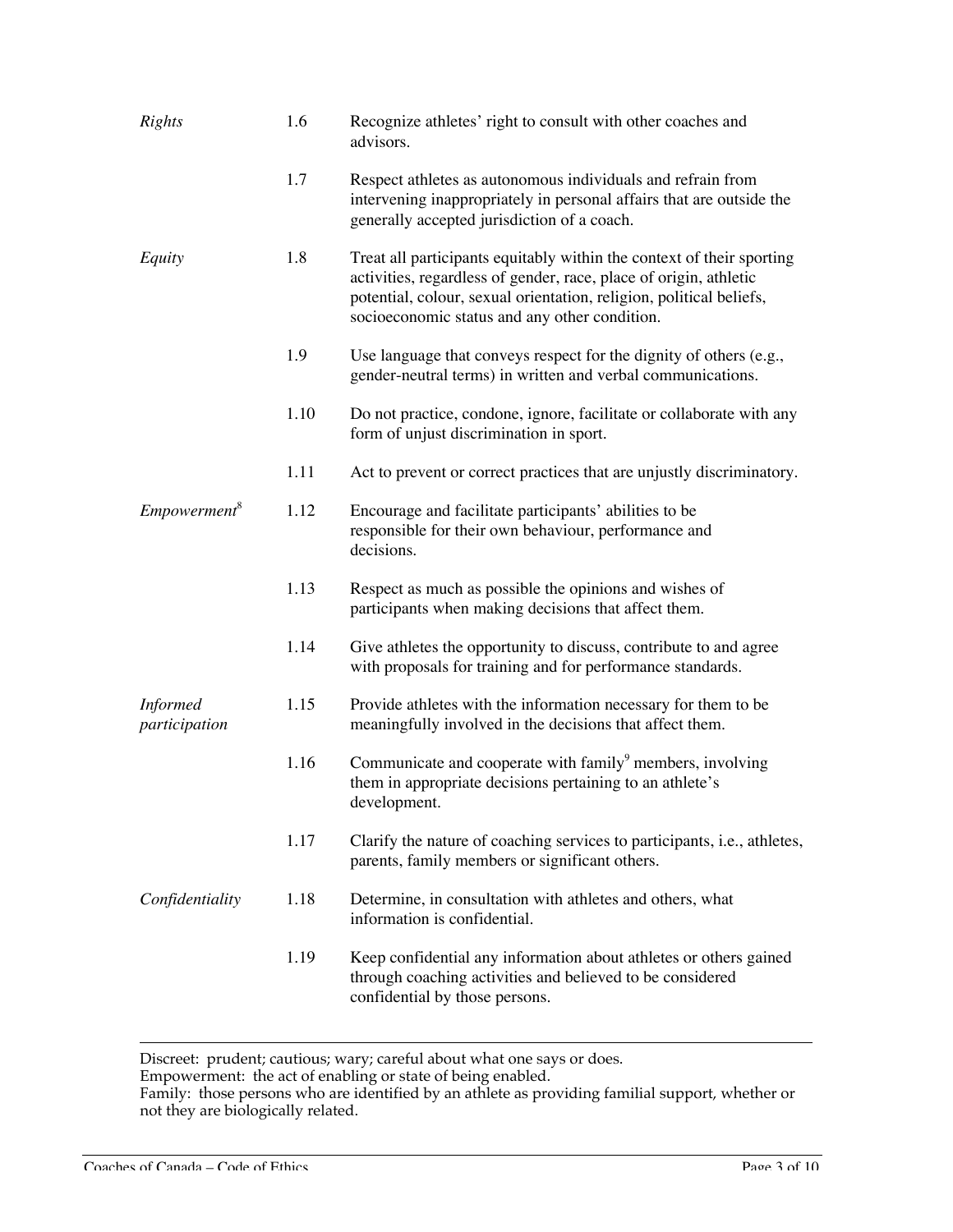|                            | 1.20 | Share confidential information only with the consent of those<br>requesting confidentiality or in a way that the individual(s)<br>involved cannot be identified. |
|----------------------------|------|------------------------------------------------------------------------------------------------------------------------------------------------------------------|
|                            | 1.21 | Exercise discretion in recording and communicating information to<br>prevent this information from being interpreted or used to the<br>detriment of others.      |
|                            | 1.22 | Clarify and implement measures to protect confidential<br>information,<br>e.g., restricting access to confidential records.                                      |
| Mutual support             | 1.23 | Encourage a climate of mutual support among all participants in<br>sport.                                                                                        |
| Extended<br>responsibility | 1.24 | Encourage participants to respect one another and to<br>expect respect for their worth as individuals.                                                           |
|                            | 1.25 | Keep informed on current issues related to respect for participants,<br>e.g., gender equity.                                                                     |

### **II. Responsible Coaching**

The principle of *responsible coaching* carries the basic ethical expectation that the activities of coaches will benefit society in general and participants in particular and will do no harm. Fundamental to the implementation of this principle is the notion of competence – responsible coaching (maximizing benefits and minimizing risks to participants) is performed by coaches who are "well prepared and current"<sup>10</sup> in their discipline.

In addition, *responsible coaching* means that coaches

- i. Act in the best interest of the athlete's development as a whole person;<br>ii. Recognize the power inherent in the position of coach:
- Recognize the power inherent in the position of coach;
- iii. Are aware of their personal values and how these affect their practice as coaches;
- iv. Acknowledge the limitations of their discipline; and
- v. Accept the responsibility to work with other coaches and professionals in sport.
- vi.

In being faithful to the principle of *responsible coaching,* coaches would adhere to the following ethical standards:

| <b>Key Words</b> |     | <b>Ethical Standards</b>                                  |
|------------------|-----|-----------------------------------------------------------|
| Professional     | 2.1 | Be responsible for achieving a high level of professional |
| <i>training</i>  |     | competence through appropriate training.                  |

 $\overline{a}$ *Integrity Makes True Champions: The Coaching Code of Ethics* (Gloucester, Ont.: Coaching Association of Canada, Canadian Association of National Coaches, 1993).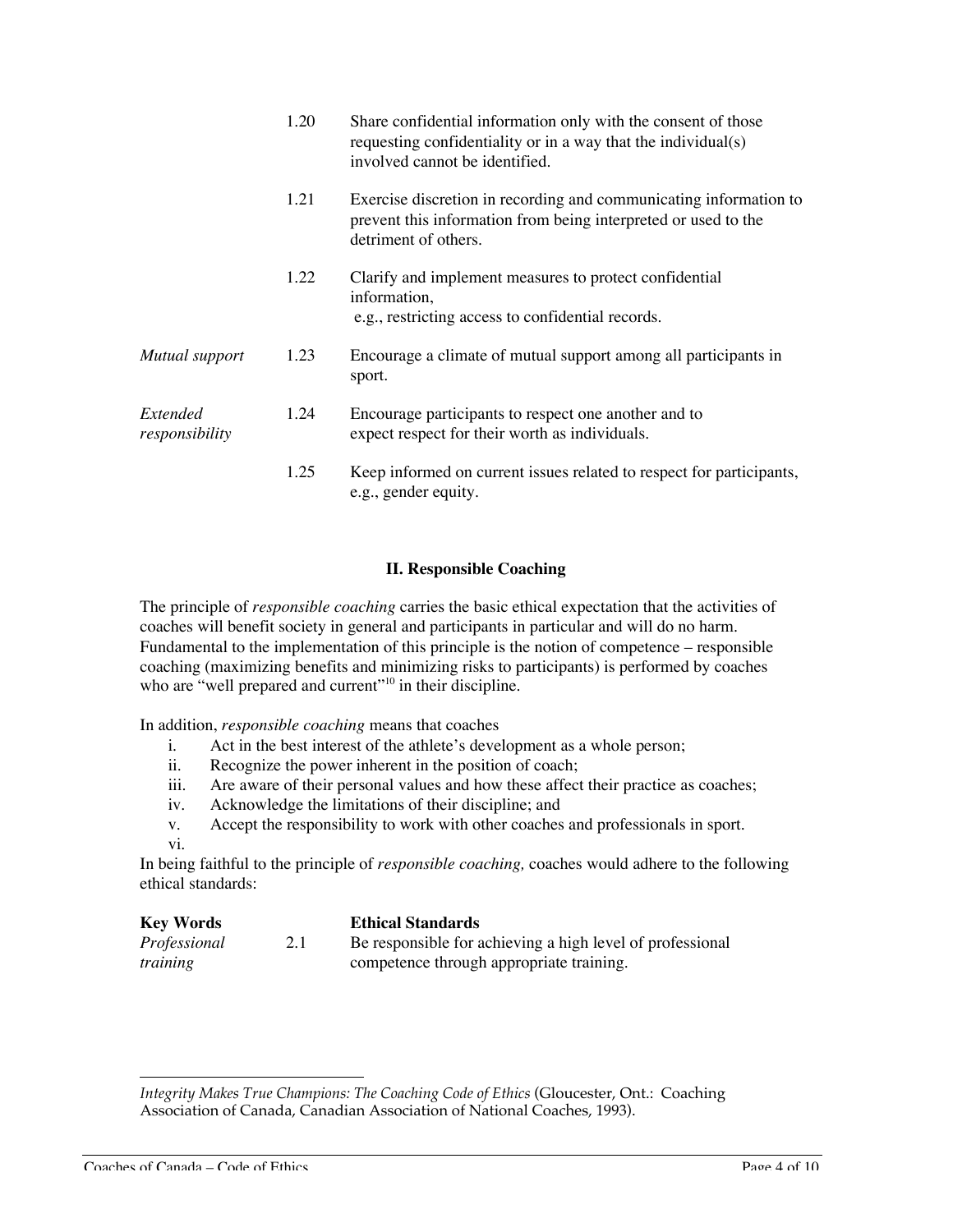|                           | 2.2  | Keep current with relevant information (knowledge), coaching and<br>teaching skills and research through personal learning projects,<br>discussions with colleagues, workshops, courses, conferences, etc.<br>to ensure that coaching services benefit and do not harm others. |
|---------------------------|------|--------------------------------------------------------------------------------------------------------------------------------------------------------------------------------------------------------------------------------------------------------------------------------|
| Self knowledge            | 2.3  | Evaluate how personal experiences, attitudes, beliefs, values,<br>socioeconomic status, sexual orientation, individual differences<br>and stresses influence actions as coaches and integrate this<br>awareness into all efforts to benefit and not harm others.               |
|                           | 2.4  | Engage in self-care activities that help to avoid conditions (e.g.,<br>burnout, addictions) that could result in impaired judgment and<br>interfere with the ability to benefit and not harm others.                                                                           |
| Beneficence <sup>11</sup> | 2.5  | Coach in a way that benefits athletes, removes harm and acts<br>consistently for the good of the athlete, keeping in mind that the<br>same training, skills and powers that coaches use to produce<br>benefits for athletes are also capable of producing harm.                |
| Coaching                  | 2.6  | Take the limits of knowledge and capacity into account in<br>coaching                                                                                                                                                                                                          |
| limits                    |      | practice; in particular, do not assume responsibilities if<br>insufficiently prepared for them.                                                                                                                                                                                |
|                           | 2.7  | Recognize and accept when it is appropriate to refer athletes to<br>other coaches or sport specialists.                                                                                                                                                                        |
|                           | 2.8  | Refrain from working in unsafe or inappropriate situations that<br>significantly compromise the quality of coaching services and the<br>health and safety of athletes.                                                                                                         |
| Athlete's                 | 2.9  | Ensure that activities are suitable for the age, experience, ability,<br>and                                                                                                                                                                                                   |
| interest                  |      | physical and psychological conditions of athletes.                                                                                                                                                                                                                             |
|                           | 2.10 | Prepare athletes systematically and progressively, using<br>appropriate time frames and monitoring physical and<br>psychological adjustments.                                                                                                                                  |
|                           | 2.11 | Refrain from using training methods or techniques that may harm<br>athletes; monitor innovative approaches with care.                                                                                                                                                          |
|                           | 2.12 | Be aware of significant pressures in athletes' lives, e.g., school,<br>family and financial pressures, and coach in a manner that fosters<br>positive life experiences.                                                                                                        |

 $\overline{a}$ Beneficence: an ideal or principle of conduct that requires us to act in a way that benefits others. Such benefit might take the form of preventing or removing harm, or acting directly to produce a good. The same training, skills and powers coaches use to produce benefits are also capable of producing harm.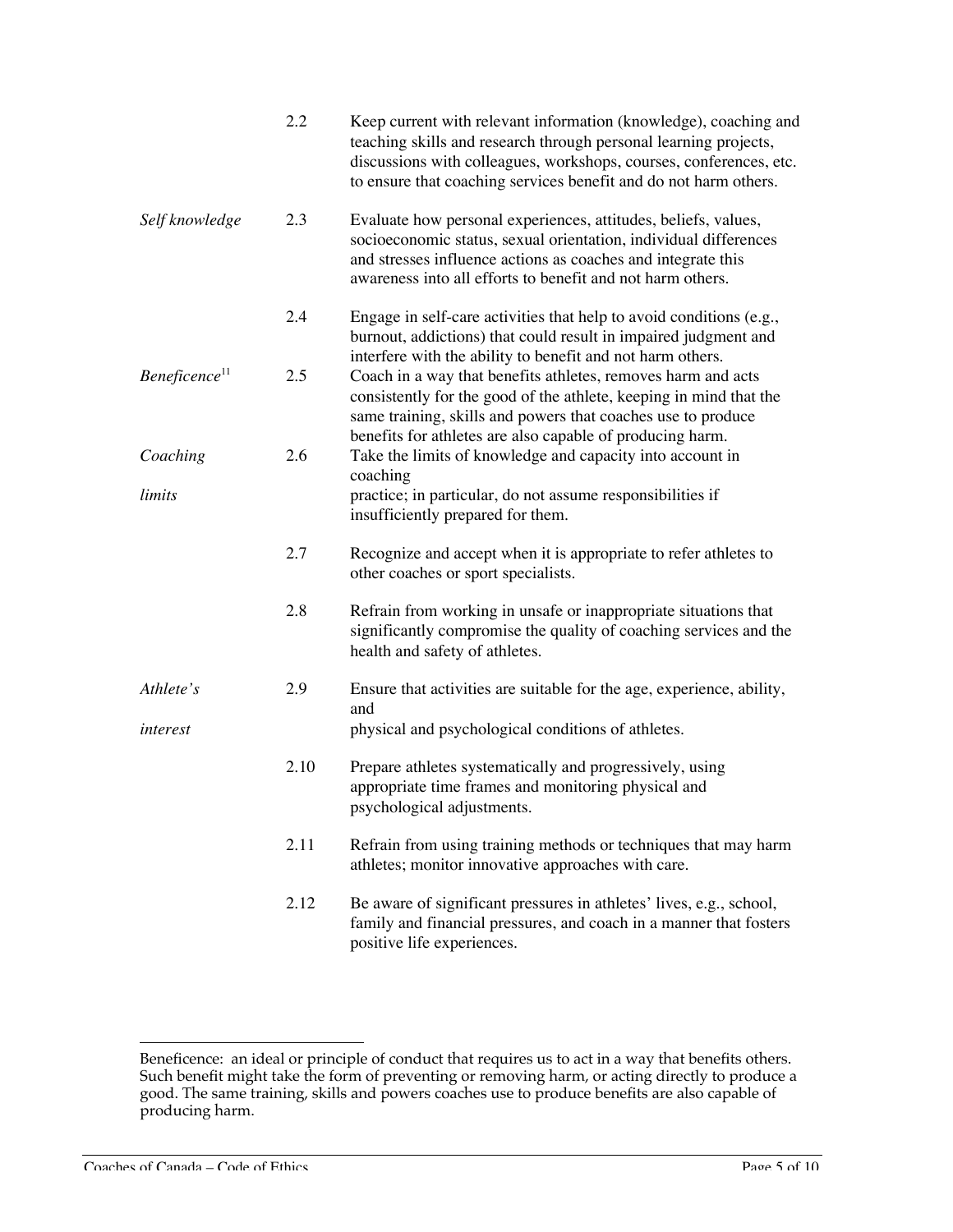|               | 2.13 | Consider athletes' future health and well-being as foremost when<br>making decisions about an injured athlete's ability to continue<br>participating.                                                                                                                                                                                                                                                                                                                                                                                                                                                                                                                                                                                           |
|---------------|------|-------------------------------------------------------------------------------------------------------------------------------------------------------------------------------------------------------------------------------------------------------------------------------------------------------------------------------------------------------------------------------------------------------------------------------------------------------------------------------------------------------------------------------------------------------------------------------------------------------------------------------------------------------------------------------------------------------------------------------------------------|
|               | 2.14 | Strive to be fully present, physically and mentally, in the<br>performance of coaching duties.                                                                                                                                                                                                                                                                                                                                                                                                                                                                                                                                                                                                                                                  |
| Safety        | 2.15 | Ensure that athletes train and perform in suitable and safe settings.                                                                                                                                                                                                                                                                                                                                                                                                                                                                                                                                                                                                                                                                           |
|               | 2.16 | Make athletes aware of their responsibilities for participating<br>safely in sport.                                                                                                                                                                                                                                                                                                                                                                                                                                                                                                                                                                                                                                                             |
| Sexual        | 2.17 | Be acutely aware of power in coaching relationships and,<br>therefore,                                                                                                                                                                                                                                                                                                                                                                                                                                                                                                                                                                                                                                                                          |
| relationships |      | avoid sexual intimacy with athletes, both during coaching and<br>during that period following coaching during when imbalance in<br>power could jeopardize effective decision-making.                                                                                                                                                                                                                                                                                                                                                                                                                                                                                                                                                            |
|               | 2.18 | Abstain from and refuse to tolerate in others all forms of<br>harassment, including sexual harassment. Sexual harassment<br>includes either or both of the following:<br>The use of power or authority in an attempt to coerce<br>i.<br>another person to engage in or tolerate sexual activity.<br>Such uses include explicit or implicit threats of<br>reprisals for noncompliance or promises of reward for<br>compliance.<br>ii.<br>Engaging in deliberate or repeated sexually oriented<br>comments, anecdotes, gestures or touching, if such<br>behaviour<br>is offensive and unwelcome;<br>a.<br>creates an offensive, hostile or intimidating<br>b.<br>working environment; or<br>can be expected to be harmful to the recipient.<br>c. |
| Colleagues    | 2.19 | Act toward other coaches in a manner characterized by courtesy,<br>good faith and respect.                                                                                                                                                                                                                                                                                                                                                                                                                                                                                                                                                                                                                                                      |
|               | 2.20 | Collaborate <sup>12</sup> with other coaches and colleagues from related<br>disciplines.                                                                                                                                                                                                                                                                                                                                                                                                                                                                                                                                                                                                                                                        |
|               | 2.21 | Communicate and cooperate with health practitioners in the<br>diagnosis, treatment and management of athletes' health-related<br>needs.                                                                                                                                                                                                                                                                                                                                                                                                                                                                                                                                                                                                         |

 $\overline{a}$ Collaboration: a process through which parties such as members of an interdisciplinary team (e.g., trainer, psychologist, masseuse, team captain) work together on problems and issues to develop solutions that go beyond their limited visions of what is possible. Collaboration is based on the simple adage that two heads are better than one and that one by itself is not good enough. See Barbara Gray, *Collaborating: Finding Common Ground for Multiparty Problems*. (London, England: Jossey-Bass Publishers, 1989), 5.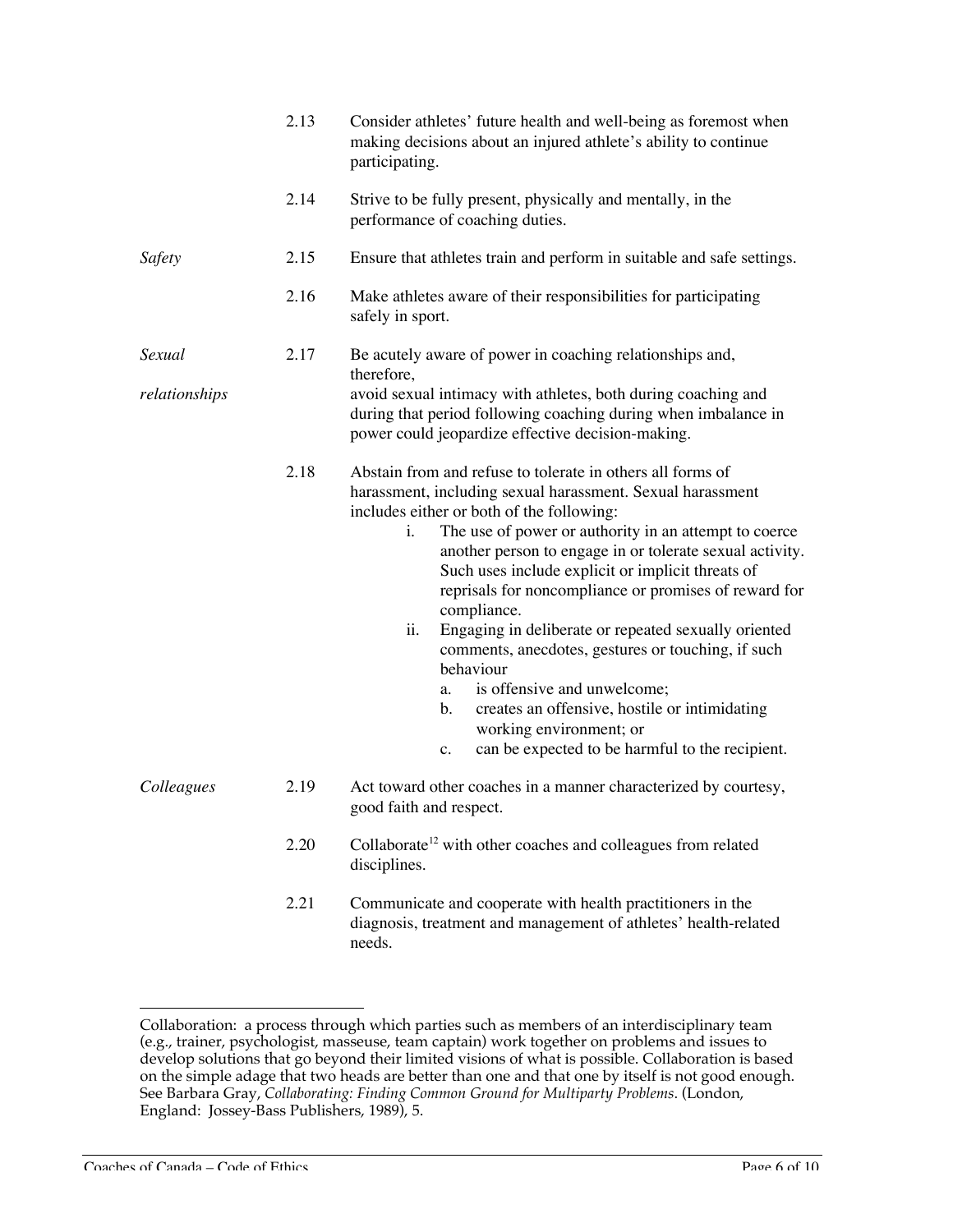| refer more serious disputes to appropriate bodies.                                                                                       |
|------------------------------------------------------------------------------------------------------------------------------------------|
| Encourage others, when appropriate, to coach responsibly.                                                                                |
| Recognize and address harmful personal practices of others in<br>sport, e.g., drug and alcohol addiction, physical and mental abuse,     |
| Assume responsibility for the actions of athletes and other<br>supervised individuals with regard to the principle of <i>responsible</i> |
|                                                                                                                                          |

### **III. Integrity in Relationships**

Integrity means that coaches are expected to be honest, sincere and honourable in their relationships with others. Acting on these values is most possible when coaches possess a high degree of self-awareness and the ability to reflect critically<sup>13</sup> on how their perspectives influence their interactions with others.

In being faithful to the principle of *integrity in relationships,* coaches would adhere to the following ethical standards:

| <b>Key Words</b> |     | <b>Ethical Standards</b>                                                                                                                                                                                                         |
|------------------|-----|----------------------------------------------------------------------------------------------------------------------------------------------------------------------------------------------------------------------------------|
| Honesty          | 3.1 | Explore mutual expectations with athletes in an honest and open<br>manner, giving due consideration to the age and experience of<br>individuals.                                                                                 |
|                  | 3.2 | Accurately represent personal coaching qualifications, experience,<br>competence and affiliations in spoken and written<br>communications, being careful not to use descriptions or<br>information that could be misinterpreted. |
|                  | 3.3 | Make athletes and others clearly aware of coaching qualifications<br>and experience.                                                                                                                                             |
|                  | 3.4 | Notify other coaches when working with those coaches' athletes.                                                                                                                                                                  |
| Sincerity        | 3.5 | Honour all promises and commitments, both verbal and written.                                                                                                                                                                    |
|                  | 3.6 | Act with an enthusiastic and genuine appreciation for sport.                                                                                                                                                                     |

In coaching, critical reflection questions existing assumptions about the values and practices that govern coaches' actions. The essential component of critical reflection is an attitude based on (i) open-mindedness, i.e., an active predisposition to hear more than one side of an issue; (ii) active inquiry, i.e., asking why things are done the way they are; and (iii) sincerity, i.e., coaches being genuine in their coaching relationships. *HIV/AIDS Education for Nurses: Practice Issues and Curriculum Guidelines* (Ottawa: Canadian Nurses Association, 1992).

 $\overline{a}$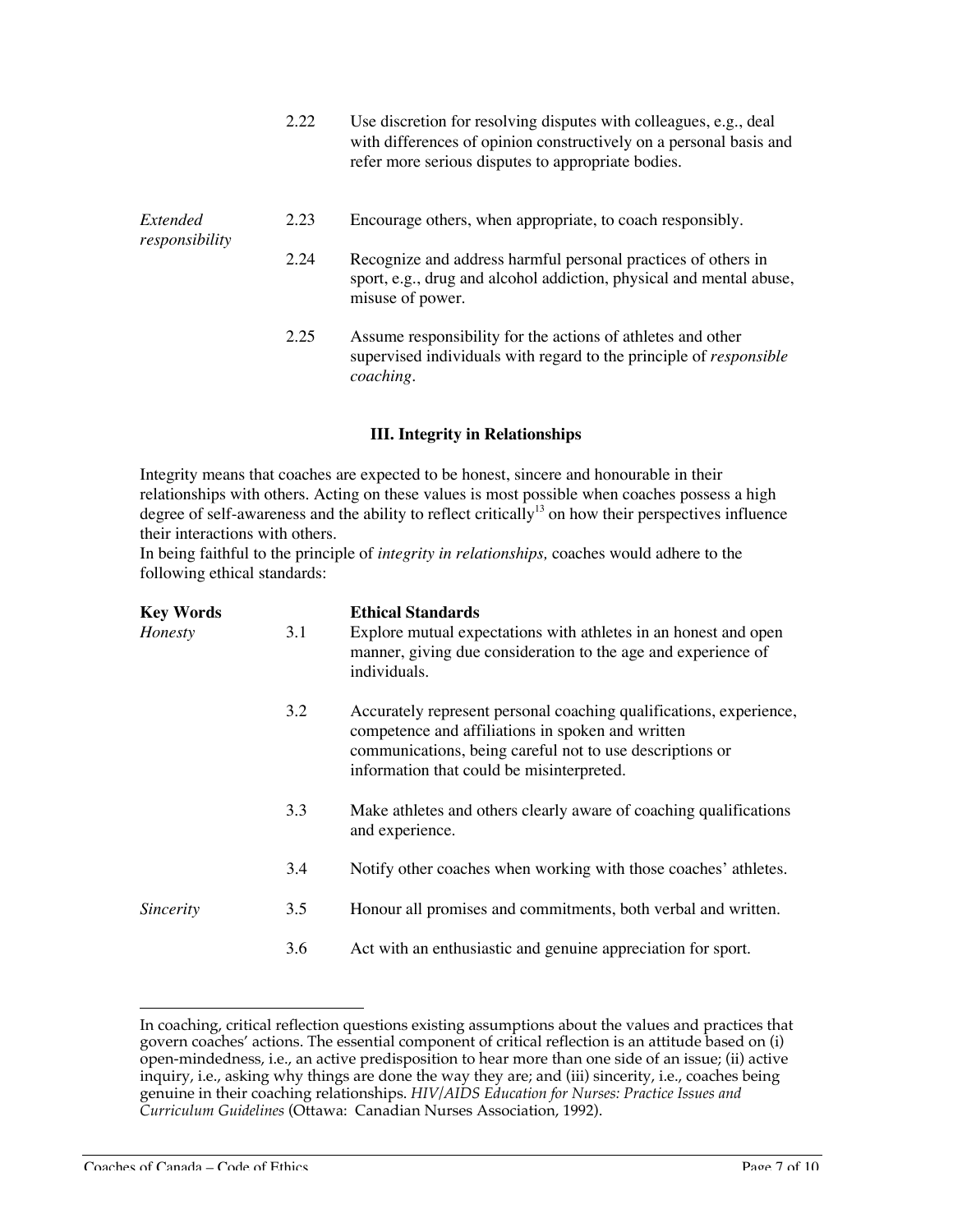| Honour                     | 3.7  | Know the support and abide by sport's rules, regulations and<br>standards.                                                                                                                                                                                                                                                              |
|----------------------------|------|-----------------------------------------------------------------------------------------------------------------------------------------------------------------------------------------------------------------------------------------------------------------------------------------------------------------------------------------|
|                            | 3.8  | Take credit only for the work and ideas actually done or generated<br>and give credit for work done or ideas contributed by others.                                                                                                                                                                                                     |
| Conflict of<br>interest    | 3.9  | Do not exploit any relationship established as a coach to<br>further personal, political or business interests at the expense of the<br>best interests of their athletes or other participants.                                                                                                                                         |
|                            | 3.10 | Be clear about and avoid abusing relationships (e.g., with athletes,<br>assistants, officials, administrators, board members) and avoid<br>other situations that might present a conflict of interest or reduce<br>the ability to be objective and unbiased in the determination of<br>what might be in the best interests of athletes. |
|                            | 3.11 | Declare conflicts of interest when they arise and seek to manage<br>them in a manner that respects the best interests of all those<br>involved.                                                                                                                                                                                         |
| Self-awareness             | 3.12 | Evaluate how personal experiences, attitudes, values, social<br>context, individual differences and stresses influence coaching<br>activities and thinking, integrating this awareness into all attempts<br>to be neutral and unbiased in coaching.                                                                                     |
|                            | 3.13 | Recognize and reveal whether personal views are based on facts,<br>opinions, conjecture, theory, beliefs, etc.                                                                                                                                                                                                                          |
| Extended<br>responsibility | 3.14 | Encourage athletes and other participants to develop and<br>maintain integrity in their relationships with others.                                                                                                                                                                                                                      |

## **IV. Honouring Sport**

The principle of *honouring sport* challenges coaches to recognize, act on and promote the value of sport for individuals and teams and for society in general.

*Honouring sport* means that coaches:

- i. Act on and promote clearly articulated values related to coaching and sport;<br>ii. Encourage and model honourable intentions and actions in their coaching pr
- Encourage and model honourable intentions and actions in their coaching practice; and
- iii. Show high regard for and promote the value of sport in Canadian society and around the world.

In being faithful to the principle of *honouring sport,* coaches would adhere to the following ethical standards:

|     | <b>Ethical Standards</b>                                           |
|-----|--------------------------------------------------------------------|
| 4.1 | Advocate and model the fundamentally positive aspects of sport,    |
|     | e.g., sporting and human excellence, fair play, honest competition |
|     | and effort, self-discipline, integrity, personal growth and        |
|     | development, respect for the body, challenge and achievement, the  |
|     |                                                                    |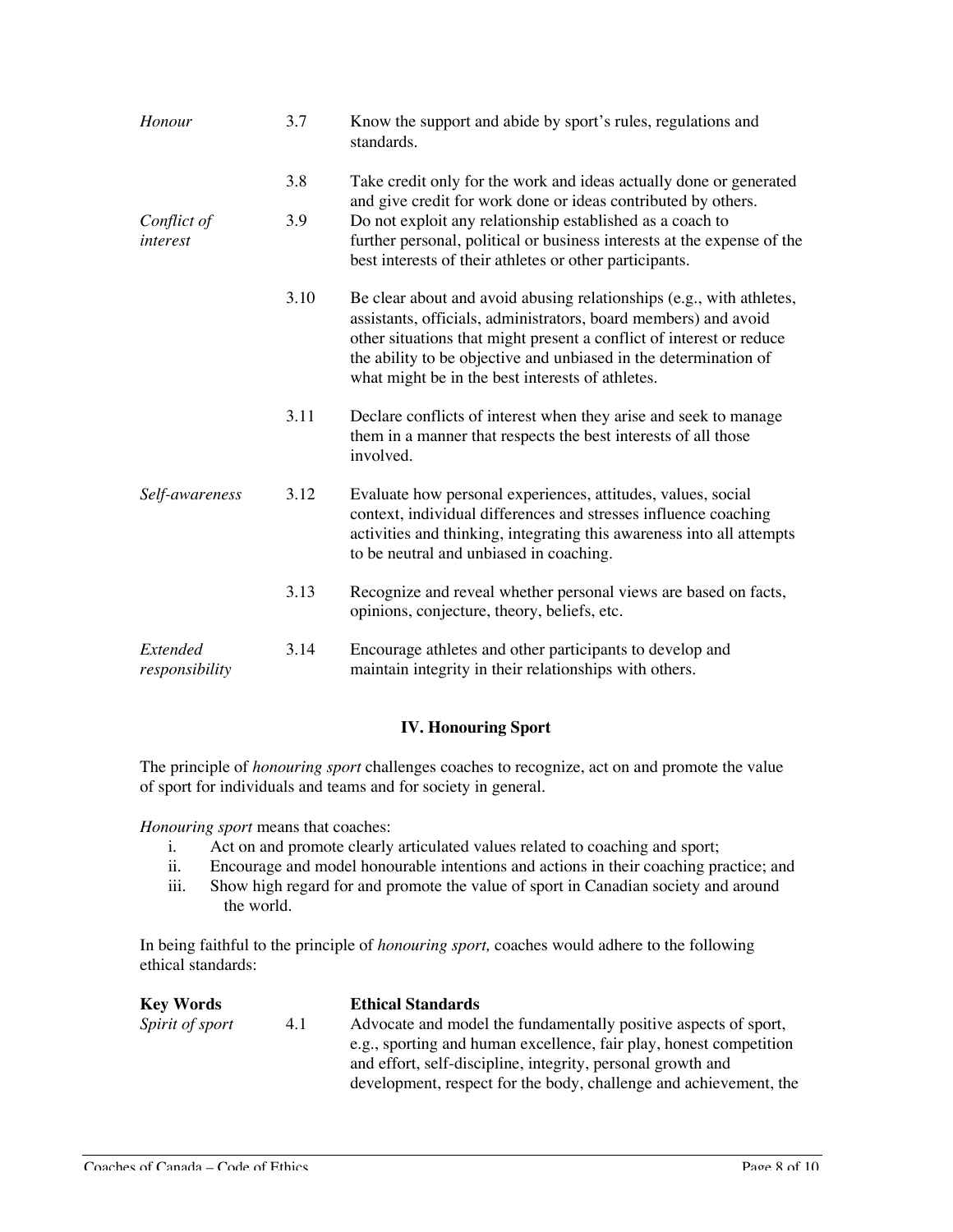|                              |      | joy of movement, and other positive aspects identified by<br>participants.                                                                                                                                                                                                                                                                                                                                                                          |
|------------------------------|------|-----------------------------------------------------------------------------------------------------------------------------------------------------------------------------------------------------------------------------------------------------------------------------------------------------------------------------------------------------------------------------------------------------------------------------------------------------|
|                              | 4.2  | Actively seek ways to reduce potentially negative aspects of sport,<br>e.g., winning at all costs, playing to the letter of the rules at the<br>expense of the spirit of the rules, exploiting unfairly competitors'<br>weaknesses, focusing on sport to the harmful exclusion of other<br>aspects of athletes' lives, initiating and supporting potentially<br>harmful training regimes, and other negative aspects identified by<br>participants. |
| Respect for<br>the rules     | 4.3  | Accept both the letter and the spirit of the rules that define<br>and govern sport.                                                                                                                                                                                                                                                                                                                                                                 |
|                              | 4.4  | Actively encourage athletes and other participants to uphold the<br>rules of the sport and the spirit of such rules.                                                                                                                                                                                                                                                                                                                                |
| Respect for<br>officials and | 4.5  | Accept the role of officials in ensuring that competitions<br>are conducted fairly and according to established rules.                                                                                                                                                                                                                                                                                                                              |
| other coaches                | 4.6  | Refrain from abusive personal attacks on officials and other<br>coaches, especially when talking with the media.                                                                                                                                                                                                                                                                                                                                    |
| Drug-free<br>sport           | 4.7  | Support initiatives that encourage the spirit of sport <sup>14</sup><br>(see also 4.1, 4.2).                                                                                                                                                                                                                                                                                                                                                        |
|                              | 4.8  | Actively discourage the use of performance-enhancing drugs;<br>support athletes' efforts to be drug-free.                                                                                                                                                                                                                                                                                                                                           |
|                              | 4.9  | Refrain from encouraging the use of alcohol and tobacco in<br>conjunction with athletic events or victory celebrations at playing<br>sites.                                                                                                                                                                                                                                                                                                         |
| Positive<br>role model       | 4.10 | Maintain the highest standards of personal conduct and<br>project a favourable image of the sport and of coaching to athletes,<br>other coaches, officials, spectators, families, the media and the<br>general public.                                                                                                                                                                                                                              |
|                              | 4.11 | Project an image of health, cleanliness and functional efficiency in<br>personal habits and appearance, e.g., refrain from smoking while<br>coaching, refrain from drinking alcoholic beverages when working<br>with athletes.                                                                                                                                                                                                                      |

 $\overline{a}$ The Canadian Centre for Drug-Free Sport has designed a major campaign under the theme of the spirit of sport. At the heart of their message is the premise that inherent in sport are all the strengths, values and qualities necessary to overcome the incursion of performance-enhancing drugs. Sport is strong and it gives (or can give) strength to those who participate. This theme embraces the fundamental positive aspects of sport, is non-blaming and non-moralistic and emphasizes the positive attributes of sport. Manifest Communications Inc., *Draft Strategy for A National Educational Campaign to Promote Drug-Free Sport in Canada*. (Document prepared for Canadian Centre for Drug-Free Sport, Ottawa, 19 April 1993)